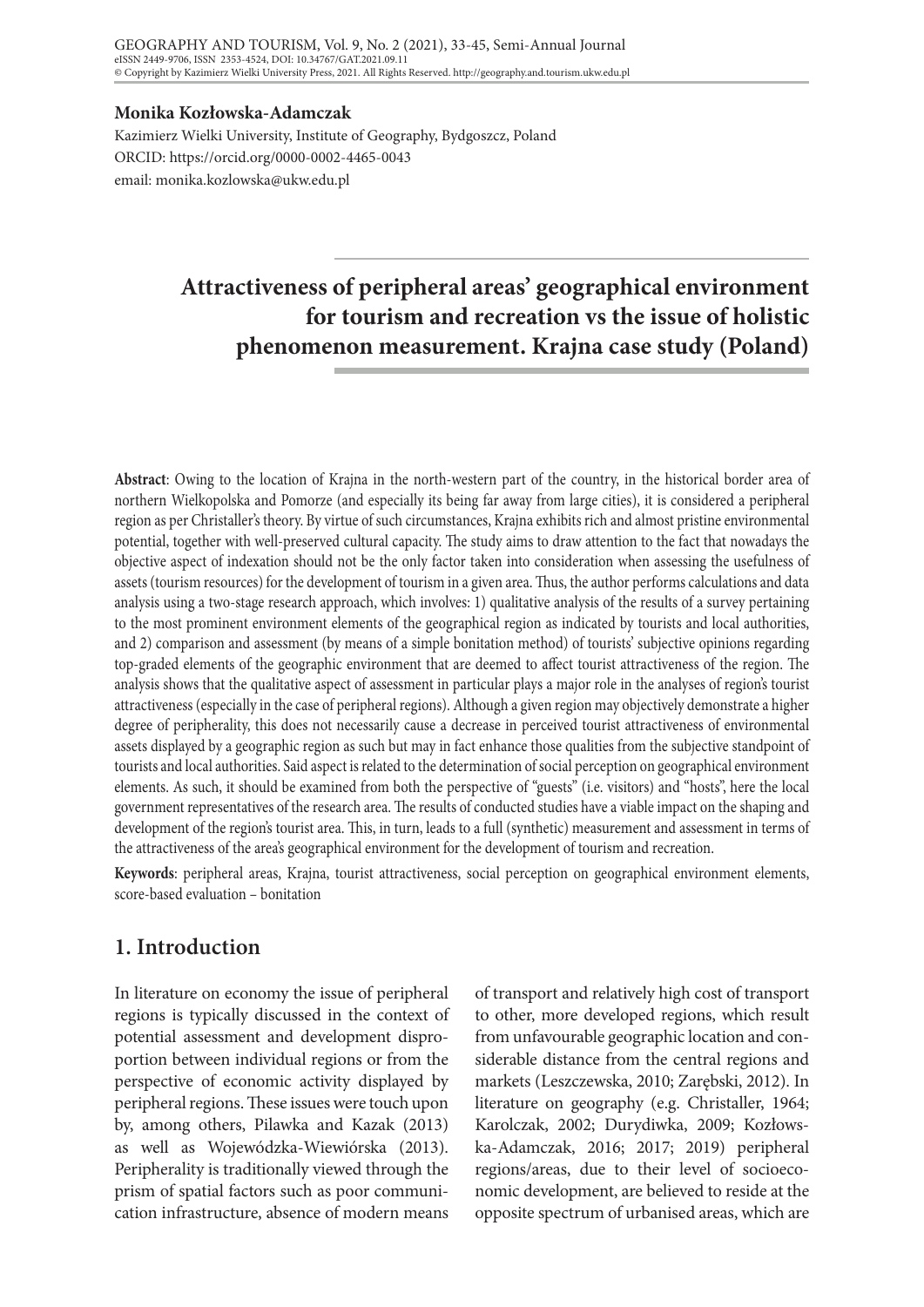seen as centres. Christaller (1964), on the other hand, argues that tourist traffic is predominantly generated by the inhabitants of urbanised areas because – driven by the urge to satisfy their leisure needs – they tend to prioritize natural values that can only be experienced away from large cities. Thus, an assumption can be made that tourists from areas deemed central (i.e. cities) tend to gravitate towards the peripheries (Durydiwka 2009, p. 63).

The analysis of basic socioeconomic indices paired with relatively low values of the synthetic Perkal index pertaining to peripherality as calculated for the geographic, economic and social criteria (e.g. Leszczewska, 2010; Zarębski, 2012) demonstrate that Krajna can be perceived as a peripheral region (Kozłowska-Adamczak, 2016; 2018). The underlying assumption of this research is that peripheral nature of an area resulting from spatial isolation may nowadays (in current market economy) be treated as a local (regional) asset, driving the development of tourism in the 21st century. Using the example of Krajna, this concept is to demonstrate that the peripheral location of an area or a historical and geographical region (such as Krajna) may also constitute a tourist value or attraction in the modern urbanised world. And thus, it can become a basis for creating new tourist areas because, according to Christaller (1955; 1964), sectors of tourist supply mostly emerge in peripheral regions featuring attractive tourist assets, and in this sense they become the cores of a given tourist area, as opposed to urbanized cities (the so-called centres).

According to Duda-Seifert (2015, p. 78), attractiveness is a complex category, assessment of which is prone to error due to the subjectification of the process. Consequently, research on the perception of tourist values falls within the mainstream of interpretative (humanistic) methodology. As per the cited author, this is also why the most frequent attempts to assess tourist attractions combined with studies on tourist preferences were made by integrating quantitative and qualitative methods (Kruczek, 2002; Fedyk et al., 2014; Duda-Seifert, 2015). In available literature, attractiveness is identified primarily with the concept of tourist attractiveness understood as all the properties of spatial units (i.e. a given area, region, gmina, city, or even a tourist route) resulting from a set of nat-

ural or non-natural features (also known as cultural or anthropogenic), which arouse interest and attract tourists (Warszyńska and Jackowski, 1979; Kurek, 2007). Based on Kożuchowski (2005), *tourist attractiveness* stands for the usefulness of the geographical environment for tourism, as well as the ability to attract attention, elicit admiration and desire. At the same time, owing to different psychophysical conditions displayed by the recipients of the space, *tourist attractiveness* is a concept that is relative by nature, which was prominently noted in the mid-1990s by Bogucka (after Kowalczyk, 2001). What is more, in the psychology of tourism, researchers Winiarski and Zdebski (2008) emphasise the importance of the so-called landscape preferences (driven by both socio-demographic and cultural determinants). Above all, however, they put the stress on the importance of individual characteristics displayed by consumers of a tourism area consumer, e.g. the level of knowledge, motivations, needs, and interests. In such a situation, it is reasonable to advocate a subjective approach to attractiveness perceived and assessed by each person in individual terms, through the prism of their feelings (Kowalczyk, 2001; Kożuchowski, 2005).

This article draws attention to the issue of synthetic measurement and assessment regarding the attractiveness of the geographic environment attributed to a given area (and peripheral areas in particular) for the development of tourism and recreation. Therefore, based on the example of the Krajna region, the author of this paper made an attempt to use one of the simplest quantitative methods (i.e. scoring method) to achieve this objective. Preceded by extensive questionnaire research, it was employed to define the phenomenon objectively, and to illustrate the social perception of the geographical environment values, taking both the point of view of "guests" (i.e. visitors) and "hosts" (i.e. representatives of local government authorities) of the studied region into consideration. As a result, such a research procedure gave a completely new and interesting, but most of all comprehensive picture of the studied reality. For the purpose of data analysis the author employed a two-stage approach encompassing: 1) qualitative analysis of the most prominent elements of the geographic environment of the study region from the perspective of tour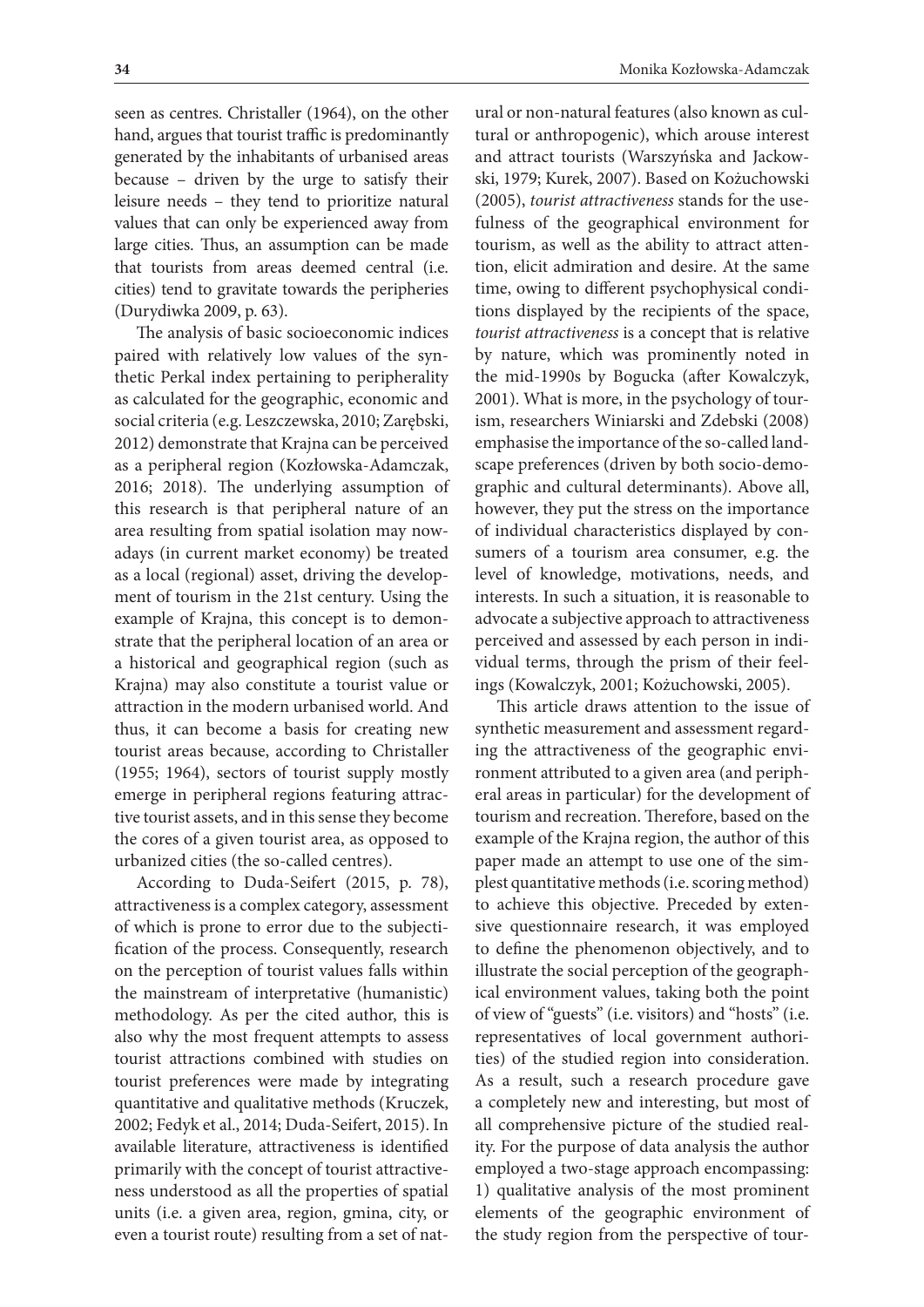ists and local authorities as presented in the survey, 2) comparison and assessment – based on a simple bonitation method – of subjective opinions of tourists and local authorities per-

taining to the number of indications for the geographic environment elements believed to affect tourist attractiveness of the region.

### **2. Area descriptions, methods and material studied**

#### **2.1. Research area**

Krajna lies on the periphery of several major agglomerations, such as Bydgoszcz, Toruń, Poznań and Trójmiasto, and thus, it fits into the periphery theory. Krajna has much to offer to tourists and its peripheral location could be used to enhance the development of tourism in the region. Krajna constitutes a postglacial area rich in geological forms such as kaems and eskers and is largely pristine. The above-mentioned landforms are under protection (for instance Obszar Krajobrazu Chronionego Ozów Wielowickich in the gimna of Sośno) and constitute a characteristic element of Krajna.

The region remains largely unindustrialized and human influence is mainly limited to agriculture. There are many untrained rivers and unregulated lakes, river valleys and forests, which form beautiful postglacial landscapes. The largest and most interesting lakes include Więcborskie and Sępoleńskie lake complex, Borówno Lake near the town of Złotów, Płotki near the city of Piła (one of the cleanest lakes in Poland), Luchowskie Lake, Witosławskie Lake and Stryjowskie Lake. There are 13 nature reserves, as well as Krajeński Park Krajobrazowy (The Krajeński Landscape Park) with its seat in Więcbork. Additionally, the region

#### **2.2. Methods and material studied**

The historical region of Krajna (Goerke, 1918; Szafran, 1961), which is located in northern Poland (Fig. 1), constituted the subject matter of author's doctoral thesis and other publications (Kozłowska-Adamczak, 2016; 2017; 2019). The presented study, however, sets out to expand on the results obtained thus far by means of addressing the social aspect of the research problem, i.e. subjective views on attractiveness of the geographic environment in the context of tourism and recreation from the standpoint of both tourists and local authorities. The

is rich in rare species of animals, for instance kingfishers, erne, blue throat.

Moreover, the region possesses rich folklore and traditions. There are many architectural elements that could become attractions, for instance old churches (in Więcbork, Piła, Miasteczko Krajeńskie), palace and garden complexes (in Komierowo, Sypniewo, Samostrzel), mills (Orzelski Młym in Wiecbork commune), granaries (in Nakło and Złotów – adapted into museums) and traditional cottages (for instance old cottage from *Dźwierszno*, moved to openair ethnographic museum in Osiek). Krajna has the oldest Sanctuary of Virgin Mary in Poland, dating back to 1079 – Górka Klasztorna. Also, Krajna holds many cultural events that may attract tourists. One of the biggest events is *Smaki Krajny and Pałuk*, the aim of which is to propagate and advertise regional cuisine. The said events are, for the moment, largely unknown but attract an increasing number of tourists. All these elements of the geographical environment (natural and cultural) combined form a unique tourist destination that can be explained through and demonstrated on the periphery theory by Christaller (1955; 1964).

author demonstrates, based on the example of Krajna, that nowadays the assessment of assets (resources) of the geographic environment in terms of their actual value to the development of tourism and recreation requires a two-way approach, i.e. objective consideration on the subject paired with the social perception of the problem (perspective of tourists and local authorities).

When subjectively assessing the level of tourist attractiveness, the quality of the geographical environment were first based on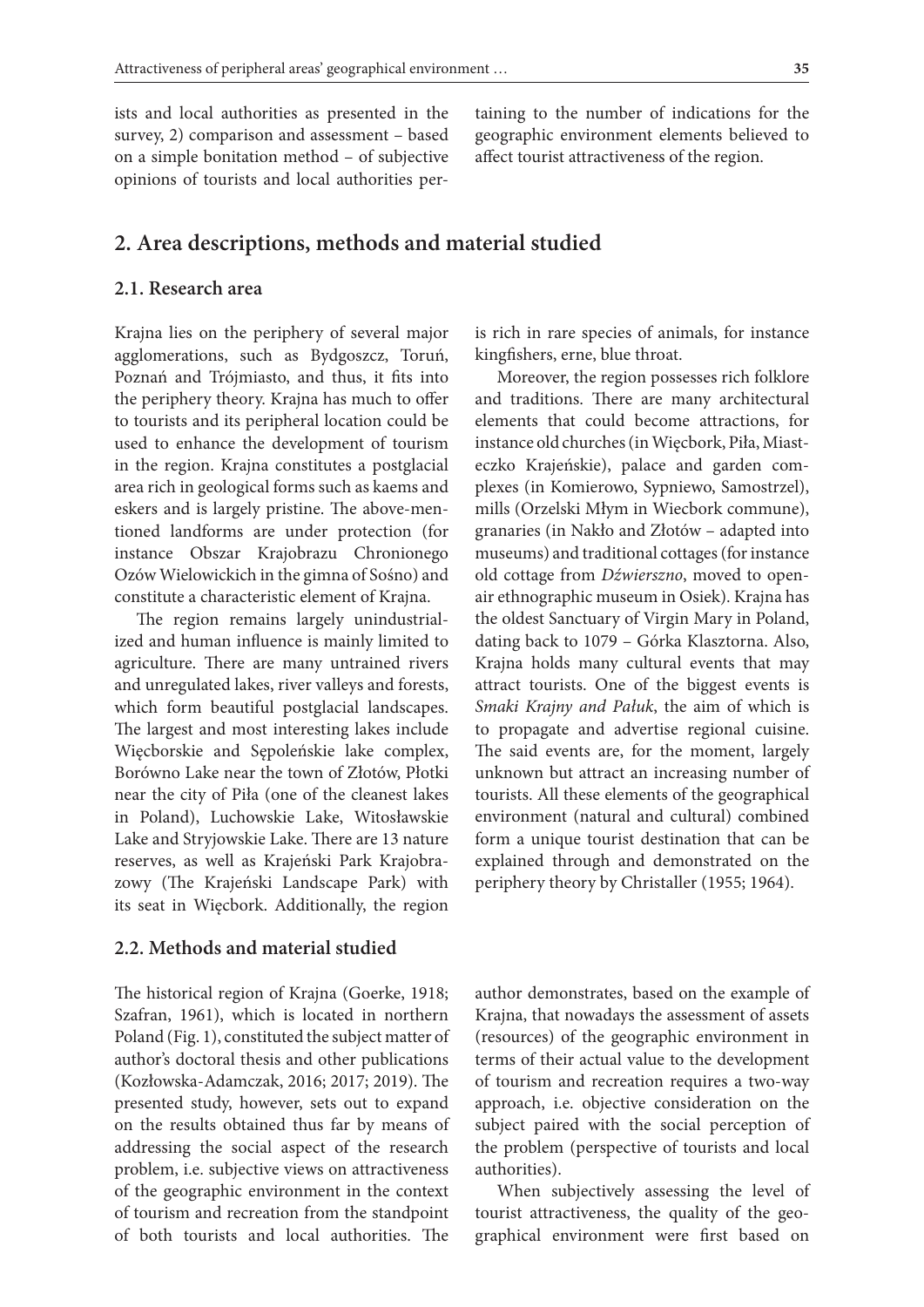

**Figure 1**. Location of the historical region of Krajna within the boundaries of the pre-partition Nakło poviat (district) from the 16th–18th century (Source: based on Kozłowska-Adamczak 2019, p. 126 – supplemented)

the survey method (Frankfort-Nachmias and Nachmias, 2001; Runge, 2006), using two types of questionnaires. The first one was aimed at tourists, preceded by a pilot experiment (sample size n=50). The other, i.e. the study proper, was carried out in two research cycles of the summer season of 2009 and 2010 and covered a population of approx. 1.800 people. It employed mainly the environmental survey technique and was supplemented by a questionnaire interview. Both involved a purposeful and occasional sample (Frankfort-Nachmias and Nachmias, 2001). Ultimately, a total of 1.233 questionnaires were used for further analysis (692 completed by women, which amounts to 56.1% of respondents overall, and the remaining 541 questionnaires by men – 43.9%).

The second group of respondents included local government representatives at the end of their fifth term (2006–2010): councillor of gmina, head of gmina, mayor or city president (depending on the size of the administrative unit). The survey was conducted between March and August 2010 by dint of an auditorium survey using the overall sample (Frankfort-Nachmias and Nachmias 2001). Conclusively, 287 in 370 anonymous questionnaires were used for further work upon verification, of which 95 were filled in by women (33.1%

of all respondents), and the remaining 192 by men (66.9%).

The analyses of respondents' opinions on the subjective attractiveness of the Krajna's tourist geographic environment carried out in this study allowed for identification of all perceived tourist values. Thus, a map of the region was created showing the synthetic presentation of Krajna's most important tourist values according to subjective assessments made by respondents (visitors and local government officials), taking into account the largest number of indications (see Fig. 3). Subsequently, the author of this paper decided to additionally objectively evaluate the responses that most frequently appeared in the assessments of both research groups and obtained the highest number of indications. For the purpose of this evaluation the author employed a score-based objective method (bonitation) in order to assess the views of visitors and local government officials of Krajna with regard to the individual assets. The method in question has been successfully applied in geography-oriented studies by, for instance, Bartkowski, (1977), Matczak (1986), Wiluś (1997), Wojciechowska (2003) and Runge (2006). It allows for determining the spatial diversity of the existing natural and cultural components of the environment deemed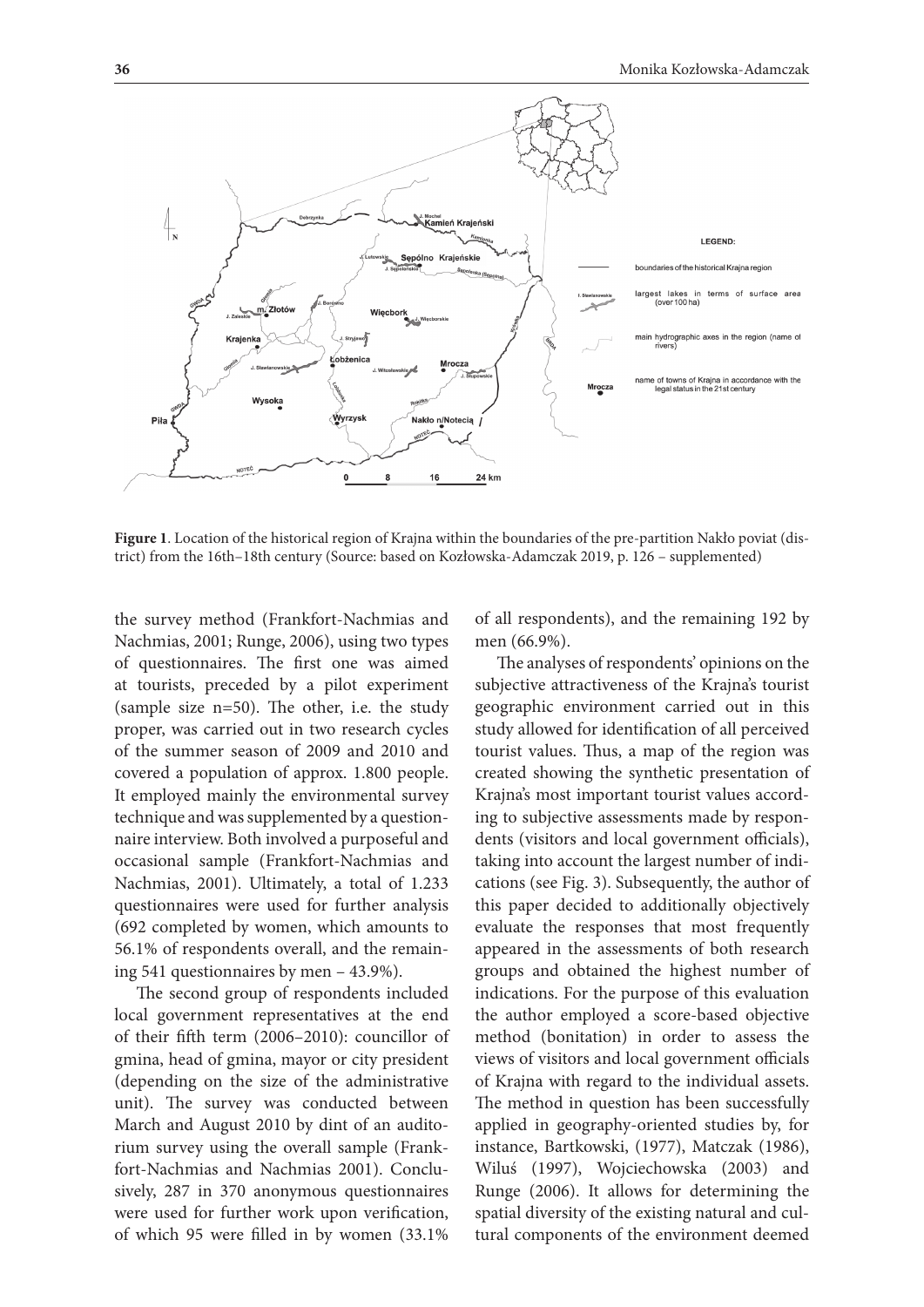important to tourism, and also proves useful in distinguishing and planning tourist development of areas believed to be most suitable for this purpose. In this regard, a total of 6 components were subject to indexation (Table 1).

**Table 1**. Principles concerning the scoring method of subjective assessments (number of indications) in terms of Krajna's tourist values as per the opinion of visitors and local government officials (based on the Author's own study)

| Point<br>scale   | Assessment criteria                                                      |                                                                 |                                                                                        |                                                                                                                     |                                                                      |                                                                                                 |  |  |
|------------------|--------------------------------------------------------------------------|-----------------------------------------------------------------|----------------------------------------------------------------------------------------|---------------------------------------------------------------------------------------------------------------------|----------------------------------------------------------------------|-------------------------------------------------------------------------------------------------|--|--|
|                  | Number<br>of indica-<br>tions for<br>lakes and<br>rivers in the<br>gmina | Number of<br>indications<br>for forest<br>areas in the<br>gmina | Number of<br>indications<br>for the forms<br>of nature<br>preservation<br>in the gmina | Number of<br>indications for<br>immovable mon-<br>uments protect-<br>ed by preserva-<br>tion orders in<br>the gmina | Number of<br>indications<br>for museum<br>facilities in<br>the gmina | Number of indica-<br>tions for sightsee-<br>ing and/or leisure<br>opportunities in<br>the gmina |  |  |
| 0 <sub>pts</sub> | $\Omega$                                                                 | $\Omega$                                                        | $\Omega$                                                                               | $\Omega$                                                                                                            | $\theta$                                                             | $\Omega$                                                                                        |  |  |
| 1 pts            | $1 - 5$                                                                  | $1 - 5$                                                         | $1 - 5$                                                                                | $1 - 5$                                                                                                             | $1 - 5$                                                              | $1 - 5$                                                                                         |  |  |
| 2 pts            | $6 - 10$                                                                 | $6 - 10$                                                        | $6 - 10$                                                                               | $6 - 10$                                                                                                            | $6 - 10$                                                             | $6 - 10$                                                                                        |  |  |
| 3 pts            | 11 or more<br>indications                                                | 11 or more<br>indications                                       | 11 or more<br>indications                                                              | 11 or more indi-<br>cations                                                                                         | 11 or more<br>indications                                            | 11 or more                                                                                      |  |  |

Indexation coefficient = number of points obtained from the evaluation of all features of a given locality/ maxmum number of scores possible (max. 18 points).

In such a way, according to the four-point scale adopted for the study (from 0 to 3 points), a given criterion received an appropriate number of points depending on the level of occurrence. Subsequently, point ranges were determined and gminas divided into classes with the help of the indexation coefficient (according to the formula sum N/Nmax). Owing to the fact that the average value of the

indexation coefficient (0.24 for local government officials, and 0.25 for tourists) is within the range of 0.00–0.25 in both cases, it was concluded that all spatial units in this class were defined as moderately attractive in relation to usefulness of tourism assets (resources) for the development of tourism in Krajna. In turn, the gminas with coefficients of 0.51 and more were considered very attractive.

# **3. Results**

The objective assessments of tourist attractiveness of Krajna's natural and cultural values used in the article and presented by the author in her previous works demonstrates that they are diverse in nature and uneven in terms of spatial occurrence (Fig. 2).



**Figure 2**. Indexation of gminas according to: A) selected elements of the natural environment, and B) selected elements of the cultural environment of greatest importance for tourism in Krajna (Source: Author's own compilation based on Kozłowska-Adamczak, 2016; 2017)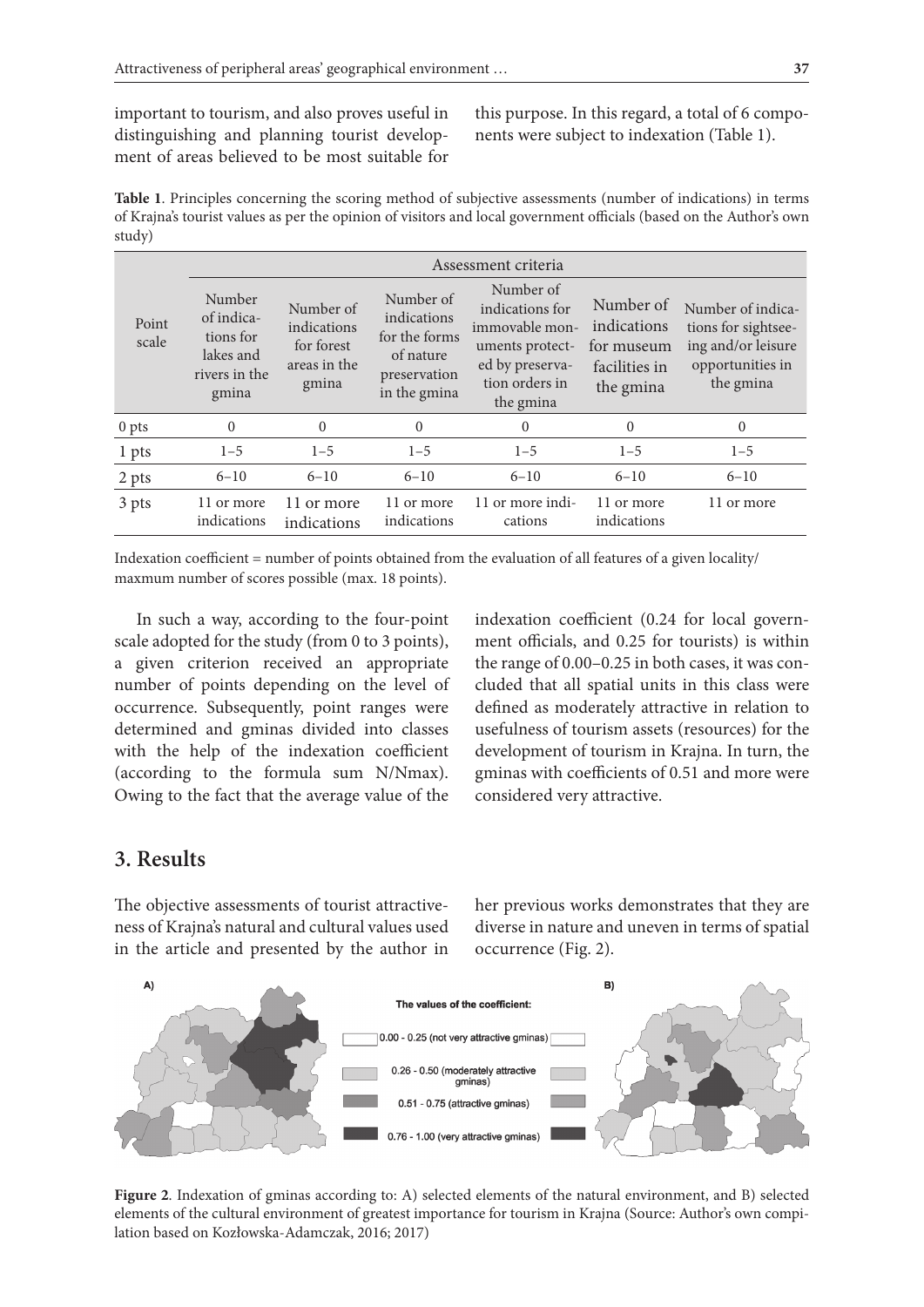Most of the spatial units within the research area have a medium or high degree of attractiveness when it comes to tourist values, together with their applicability to the development of tourism and recreation in the region (Fig. 2). The gminas considered most attractive are interesting especially in terms of nature and recreational values, as well as leading spatial units, for instance owing to a great variety of sightseeing amenities, including cultural values in particular.

The analyses carried out in this paper show the importance of the qualitative aspect of the evaluation as it plays an essential role in the analyzes of the tourist attractiveness of a region (and peripheral areas in particular). When assessing the applicability of tourist values

(resources) of areas in general, not just peripheral ones, a vital role should be attributed to the social perception of the geographical environment elements from the point of view of: 1) "guests", that is people visiting the tourist area (i.e. the demand side of the tourism market), and 2) "hosts", namely local government officials (i.e. the supply side) – See Fig. 3 and Fig. 4. Therefore, the key impact on the synthetic indexation of tourist goods in the region is broken by the qualitative analysis of the results of questionnaire surveys conducted simultaneously among two groups of respondents (i.e. local government officials and visitors to Krajna). This, in turn, has a considerable impact on the formation and development of the region's tourist space.

# **3.1. Assessment of tourist assets of the geographical environment in the light of the survey conducted in two groups of respondents (visitors and local government officials)**

As for the survey, both groups of respondents were asked to indicate those elements within the geographical environment of the region which they believe to be the most interesting or attractive. As a consequence, the research results allowed for the identification of the tourist values considered the most appealing for the development of tourism within the studied area (Fig. 3).

The results of the survey conducted among visitors to Krajna reveal that natural values are of greatest importance to about a quarter of respondents (i.e. 319) who were asked to index the tourism area of the region according to their subjective assessments. These values received 51.6% of indications for option I, 54% for option II, and 41.3% for option III. Cultural values seem to be not as relevant for them: 21.9% of indications for option I, 7.2% for option II, and 4.1% for option III. The following elements of the natural environment proved to be of greatest prominence (Fig. 3):

- − clean and uncrowded lakes ranked highest in the hierarchy of tourist values and received the highest scores in all indications;
- − vast forest areas.

It is worth emphasising that approx. 85.0% of all tourists (648) who came from various parts of Poland and abroad (especially Europe) to revisit Krajna at least twice or more times consider the tourist attractions of the region very important (Table 2). They believe that such attractions satisfy the minimum conditions for a short rest (weekend or holiday), and a rest leave in the bosom of nature. This applies in particular to the close proximity of lakes located in forested areas away from human activity, the cleanliness of pristine natural environment, as well as peace and quiet.

Having synthesised the results of the study performed in 2010 on the group of representatives of local government authorities of the 5th term (2006–2010), it so transpires that (similarly to visitors, i.e. tourists) two groups of natural objects received the highest value of indications:

- 1) surface waters in this case the largest lakes of Krajna exceeding 100 ha and the valley of the Noteć river, which obtained the highest scores among all the indicated rivers; and
- 2) forest areas mainly woods of the Krajeński Landscape Park, Bory Krajeńskie forest, and the forest complex of Bory Kujańskie.

This implies that, in the opinion of local government officials, the natural assets displayed by Krajna are also particularly interesting in the context of tourist attractiveness, especially those of a recreational nature. The analysis of the research findings, which was performed at the gmina level, brought to light a relatively high correlation between the number of indications of specific tourist values and the respon-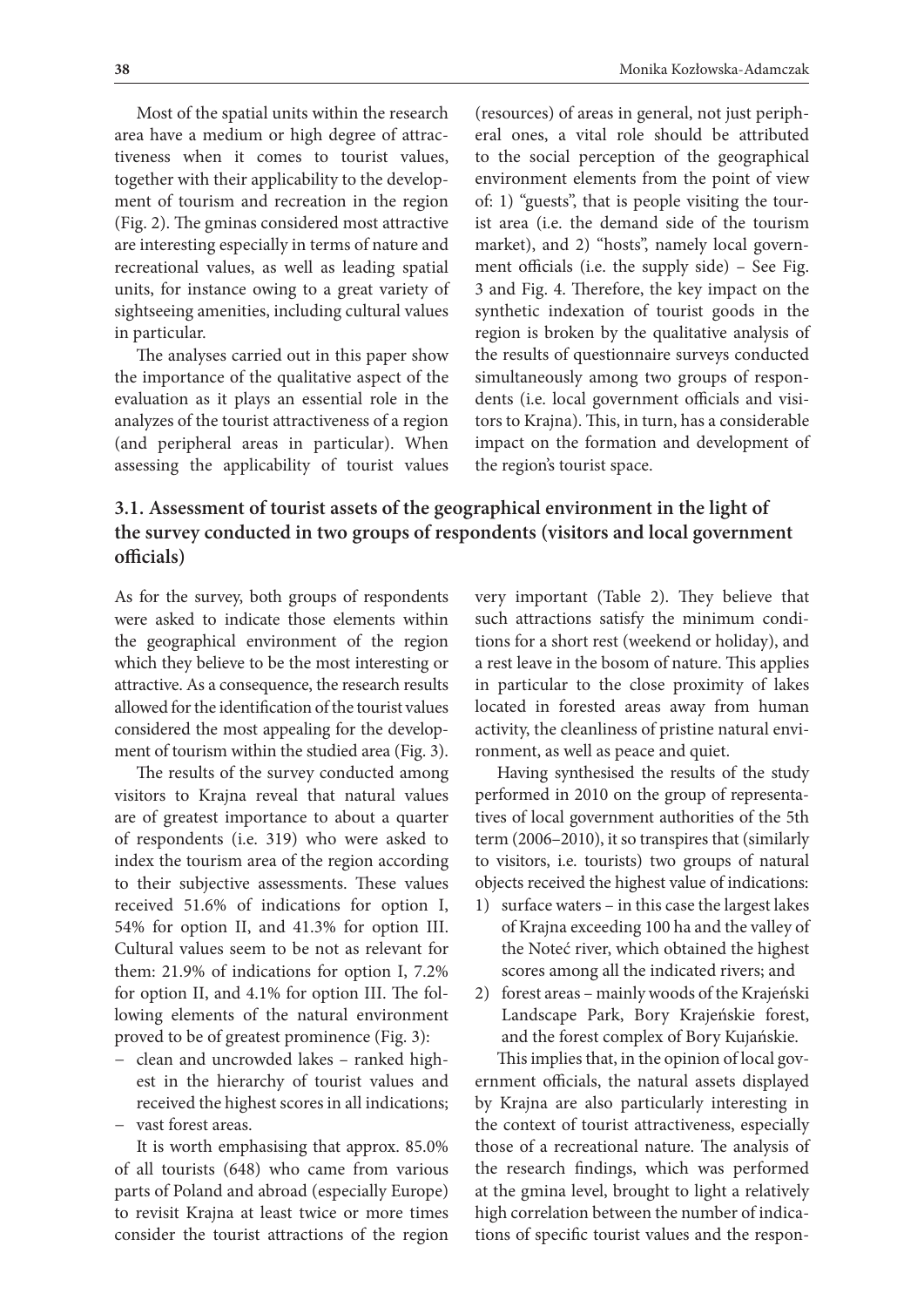

**Figure 3**. Synthetic presentation of Krajna's most important tourist values according to subjective assessments provided by respondents (visitors and local government officials), taking into account the largest number of indications (Source: Author's own elaboration based on the survey conducted among visitors to Krajna in 2009–2010 and representatives of local government authorities of the 5th term).

| Visitor types         | Length of stay<br>(in days)                | Type of stay | The order of arrivals to the Krajna region |               |                                      |               |                          |       |
|-----------------------|--------------------------------------------|--------------|--------------------------------------------|---------------|--------------------------------------|---------------|--------------------------|-------|
| as defined<br>in 1991 |                                            |              | First time in their<br>live                |               | Twice or more<br>times in their live |               | In total                 |       |
| by UNWTO              |                                            |              | number of<br>respondents                   | $\frac{0}{6}$ | number of<br>respondents             | $\frac{0}{0}$ | number of<br>respondents | $\%$  |
| 1-day visitors        | max. 1 day<br>without an<br>overnight stay | short-term   | 141                                        | 11.4          | 232                                  | 18.8          | 373                      | 30.2  |
|                       | $2 - 4$ days (in-<br>clude weekends)       |              | 243                                        | 19.7          | 366                                  | 29.7          | 609                      | 49.4  |
|                       | $5 - 7$ days                               |              | 54                                         | 4.4           | 84                                   | 6.8           | 138                      | 11.2  |
| tourists              | $8 - 14$ days<br>long-term                 |              | 27                                         | 2.2           | 56                                   | 4.5           | 83                       | 6.7   |
|                       | 15 days and<br>more                        |              | 6                                          | 0.5           | 24                                   | 2,0           | 30                       | 2.5   |
|                       |                                            | In total     | 471                                        | 38.2          | 762                                  | 61.8          | 1233                     | 100.0 |

**Table 2**. Characteristics of the respondents visiting Krajna (total number  $N = 1233$ ) according to the structure (in %) of the order of arrivals to the region in 2009–2010 – synthesis (based on the Author's own study)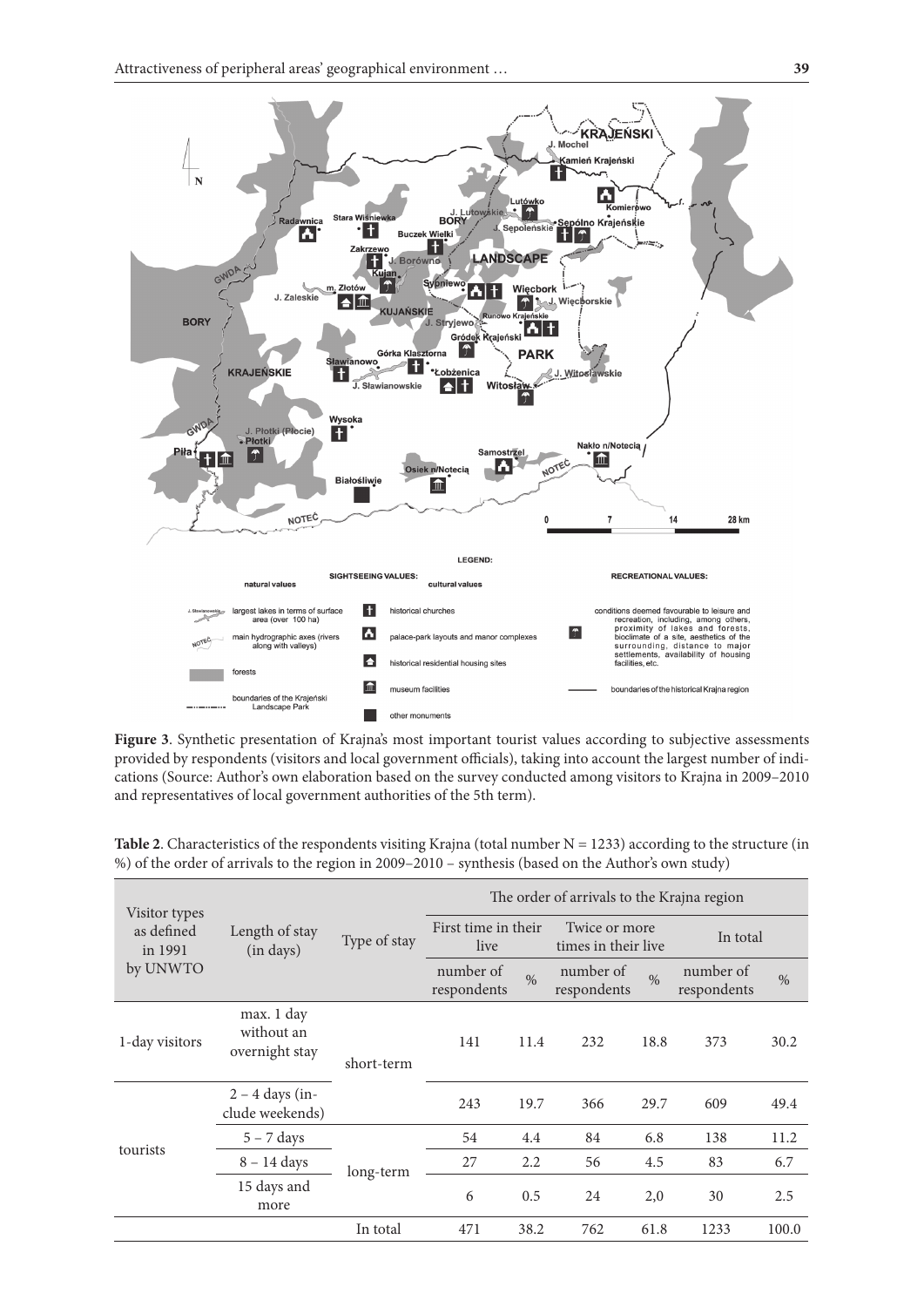dents' place of residence – most often including their immediate surroundings (village or gmina area). The determinant factor for the place of residence was particularly relevant as regards indications for the group of sightseeing amenities and places that, according to local government officials, could potentially be used for

sightseeing purposes (Fig. 4). Among all places of tourist importance, the highest scores were obtained by: Górka Klasztorna (scores: 8.0% of indications for option I, 4.0% for option II, and 5.5% for option III), as well as Złotów (scores: 7.1% of indications for option I, 4.4% for option II, and 10.5% for option III).

# **3.2. The scoring method of subjective assessments (number of indications) in terms of Krajna's tourist values as per the opinion of two group of respondents (visitors and local government officials)**

The analysis of the spatial diversity of subjective assessments regarding Krajna's tourism values (resources), as per both groups of respondents, suggests that individual gminas within the region demonstrate at least an average or

higher level of attractiveness in relation to the geographic environment potential, which is useful for the development of tourism and recreation in the region (Fig. 4).



**Figure 4**. Spatial distribution of subjective assessments concerning Krajna's tourist values as stated by two groups of respondents (local government officials and visitors) (Source: Author's own elaboration based on a survey conducted among visitors to Krajna in 2009–2010 and the representatives of local government authorities of the 5th term)

On the basis of the extended analyses presented in the doctoral dissertation, the following factors were found to influence the opinions of tourists with regard to the matter in question (Kozłowska-Adamczak, 2016):

1) Age of respondents – affects the level of tourist attitude formation; fully developed and established as a result of life experiences in older people (especially aged 60+), and in the case of young people – formed in the process of the so-called socialisation (development) in a specific social and cultural environment of everyday life through

the influence of such factors as school, college, friends, immediate family etc.;

- 2) Place of residence determines the possibility to access tourism assets depending on the distance to the destination within the region, which could have a viable impact on the frequency of tourist trips to Krajna;
- 3) Planned way of spending free time in the region – is largely related to the themes of tourist trips.

Taking into consideration new data (Fig. 4), according to visitors (tourists), as many as 9 gminas proved to be attractive or very attractive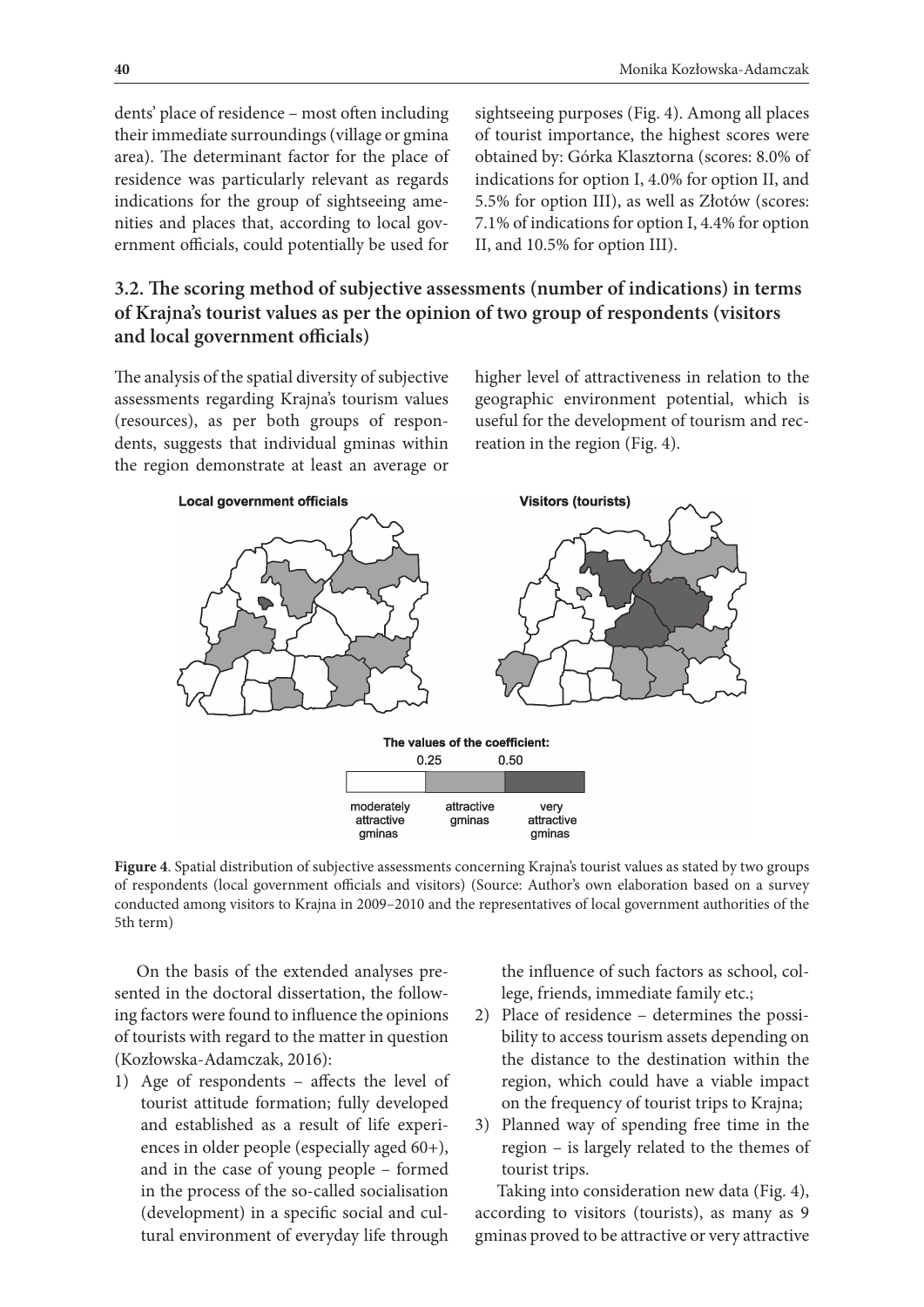in terms of tourism, the values of the indexation coefficient ranging from 0.28 (Gmina Sadki) to 0.67 (Gmina Więcbork and Łobżenica). As for the level of applicability of values for the development of tourism and recreation, 2 groups of gminas are considered attractive. These are the spatial units which, as the tourists stated, have:

- 1) the advantage of one type of value over another, e.g. natural resources over cultural ones, or vice versa;
- 2) relatively the highest degree of diversification of tourist goods (values) in relation to the entire territory of Krajna.

The indications made by gminas' hosts are presented in a much-changed spatial configuration (Fig. 4). According to them, only 7 spatial units deserve to be deemed attractive or very attractive in terms of diversification and usefulness of the potential of the geographical environment for the development of tourism and recreation in the region. As a matter of fact, only the city of Złotów (coefficient value equal to 0.56) qualifies for the group of units showing the highest degree of attractiveness regarding tourist values as per the opinion of the group in question. It should also be mentioned that most of the gminas which previously received the highest scores from tourists were often perceived as less attractive by local government officials, which, at the same time, causes rather substantial difficulties in interpretation. Perhaps the differences in subjective assessments of local authorities regarding the tourist attrac-

tiveness of the same values (tourism resources) in individual gminas result from place of residence, which reflects not only the degree of territorial identity of the discussed group with their immediate surroundings, but also serves as a certain filter of the level of their knowledge related to their gmina and the entire region.

In summary, Krajna lies on the periphery of several major agglomerations, such as Bydgoszcz, Toruń, Poznań and Trójmiasto, and thus, it fits well into the periphery theory. Krajna has a lot to offer to tourists, and its peripheral location can be used to develop tourism in the region. Therefore, paradoxically, for the majority of hosts and tourists of Krajna, objective assessments of geographical and economic peripherality are of lesser importance. The vast majority of local government officials (214 responses) recognise this geographic and economic "withdrawal" of Krajna as a great opportunity for its development (Fig. 5). In their opinion, a relatively large distance from major urban agglomerations ensures cleanliness of the environment, peace and quiet, as well as access to greenery, which allows tourists to rest peacefully, and undoubtedly affects the attractiveness of the geographic environment of the area. Therefore, it so happens that the peripheral nature may now become an asset of Krajna, enabling it to positively influence the growth of tourist traffic in the entire region, which in the near future will allow for generating greater revenues (profits) from the development of tourism to the local budget.



**Figure 5**. The importance of Krajna's geographic and economic peripherality in the opinion of local government officials (Source: Author's own elaboration based on a survey conducted among representatives of local government authorities of the 5th term)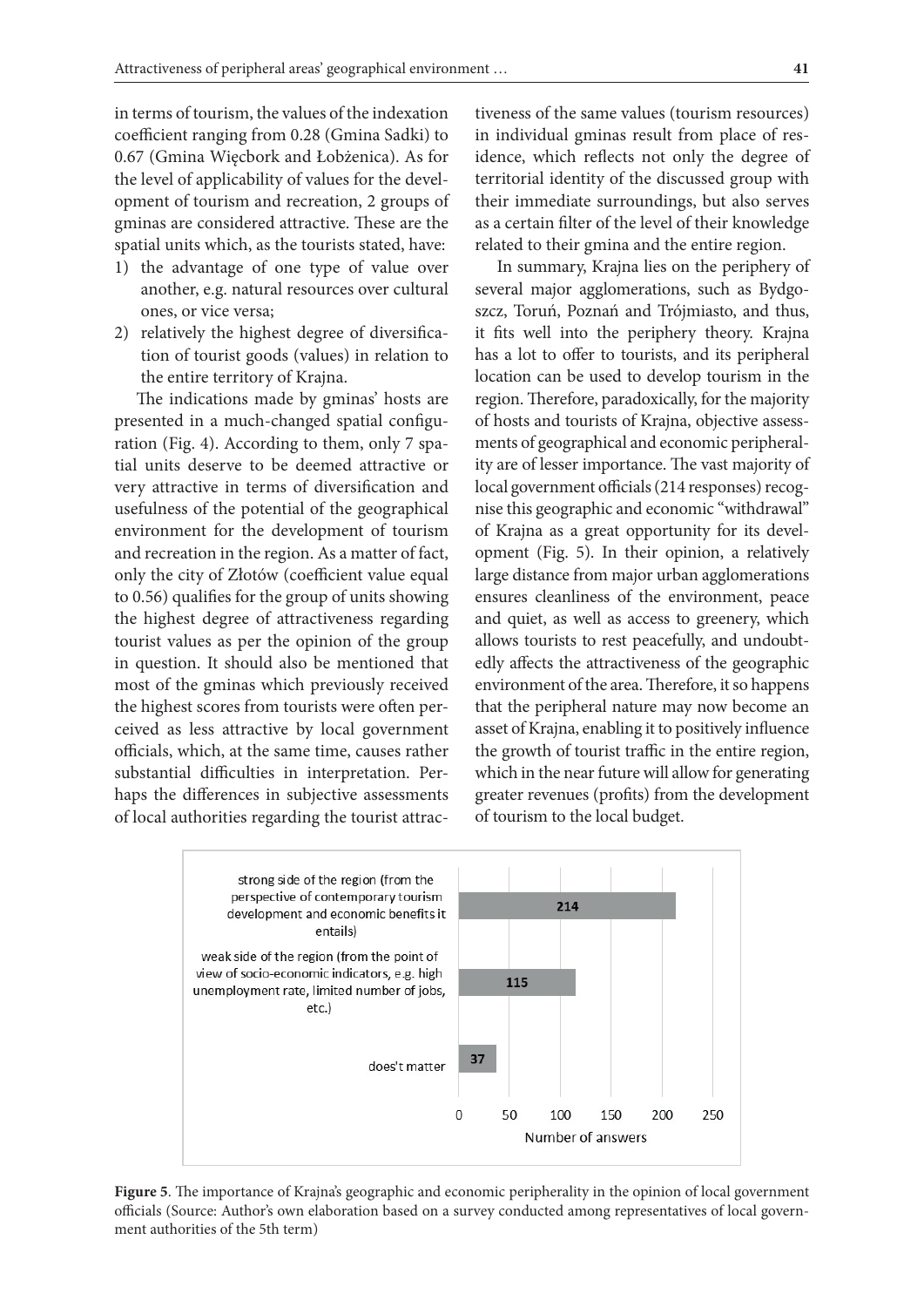It seems that in the case of such a peripheral area as Krajna – situated far from large urban agglomerations, with its natural potential little transformed by man (e.g. young glacial relief, clean air, forms of nature preservation etc.) and its cultural potential preserved for centuries

## **4. Discussion**

According to Christaller (1955; 1964), sectors of tourist supply mostly emerge in peripheral regions featuring attractive tourist assets, and in this sense, they become the core of a given tourist area, as opposed to urbanized cities (central places). Initially this reasoning was applied to the establishment of distant tourist destinations, i.e. development stages of peripheral areas – from the coastal areas of western Europe and eastern parts of the U.S. in the 18th century to Antarctica and the most remote areas of all continents nowadays (Durydiwka, 2009 after: Prosser, 1994). Nevertheless, for the past several years the concept of peripheral areas, particularly in Polish literature, has also been applied in analyses on domestic tourist traffic to emphasize tourist attractiveness of the geographic environment of less urbanised and industrialised regions/areas of a country (among others Karolczak, 2002; Kozłowska-Adamczak, 2016). And thus, analysis of basic socioeconomic indicators paired with relatively low values of the synthetic Perkal index as calculated for three criteria (geographic, economic and social) related to the peripherality of a given region may suggest that said region can be regarded as a peripheral area (e.g. Leszczewska, 2010; Zarębski, 2012). In consequence,

(e.g. folklore, monuments) – it can indeed be attractive to tourists both in objective and subjective terms. As a result, it may become a destination of tourist traffic with a short, medium, and long market range.

such a situation seems to be very unfavourable for the development of modern tourism in the region due to:

- 1) lack of sufficiently attractive economic incentives that could bring in potential tourism investors;
- 2) relatively unfavourable geographical location manifested by the distance from the central regions and potential sales markets.

However, from the point of view of tourist demand, it seems that the relatively low economic potential of a region (e.g. the lack of developed industry and large agglomerations, low urbanisation and population density) exerts a considerable influence on the geographical environment of the region, which has not been transformed by man. Paradoxically, this has a relatively positive impact on the subjective assessment of the usefulness of the values (tourism resources) for the development of tourism in that region, perceived by both local government officials and visitors. Krajna is an excellent example of such a peripheral region, where objective assessments of geographic (Perkal index –0.0336) and economic (-0.442) aspects are very low (Table 3).

| for Krajna (based on the Koziowska-Adamczak 2018, p. 12–33) |                                        |          |                                     |             |                                     |        |  |  |
|-------------------------------------------------------------|----------------------------------------|----------|-------------------------------------|-------------|-------------------------------------|--------|--|--|
| Spatial<br>unit                                             | Geographical criterion                 |          | Social criterion                    |             | Economic criterion                  |        |  |  |
|                                                             | Perkal synthetic<br>index value $(Ws)$ | $class*$ | Perkal synthetic<br>index value (W) | $class^*$   | Perkal synthetic<br>index value (W) | class* |  |  |
| Krajna<br>Region                                            | $-0.336$                               |          | 0.426                               | $_{\rm II}$ | $-0.442$                            | IV     |  |  |
|                                                             | $x = 0.000$                            | IV       | $x = 0.000$                         |             | $x = 0.000$                         |        |  |  |
|                                                             | $S(x) = 0.500$                         |          | $S(x) = 0.579$                      |             | $S(x) = 0.514$                      |        |  |  |

**Table 3**. Assessment of Krajna's peripherality against the background of Polish voivodeships broken down by geographical, social, and economic criteria according to data from 2011 – a synthesis showing only the final results an the Korkovska-Ad

\*evaluation (classes) of peripherality: I – very low, II – low, III – medium, IV – high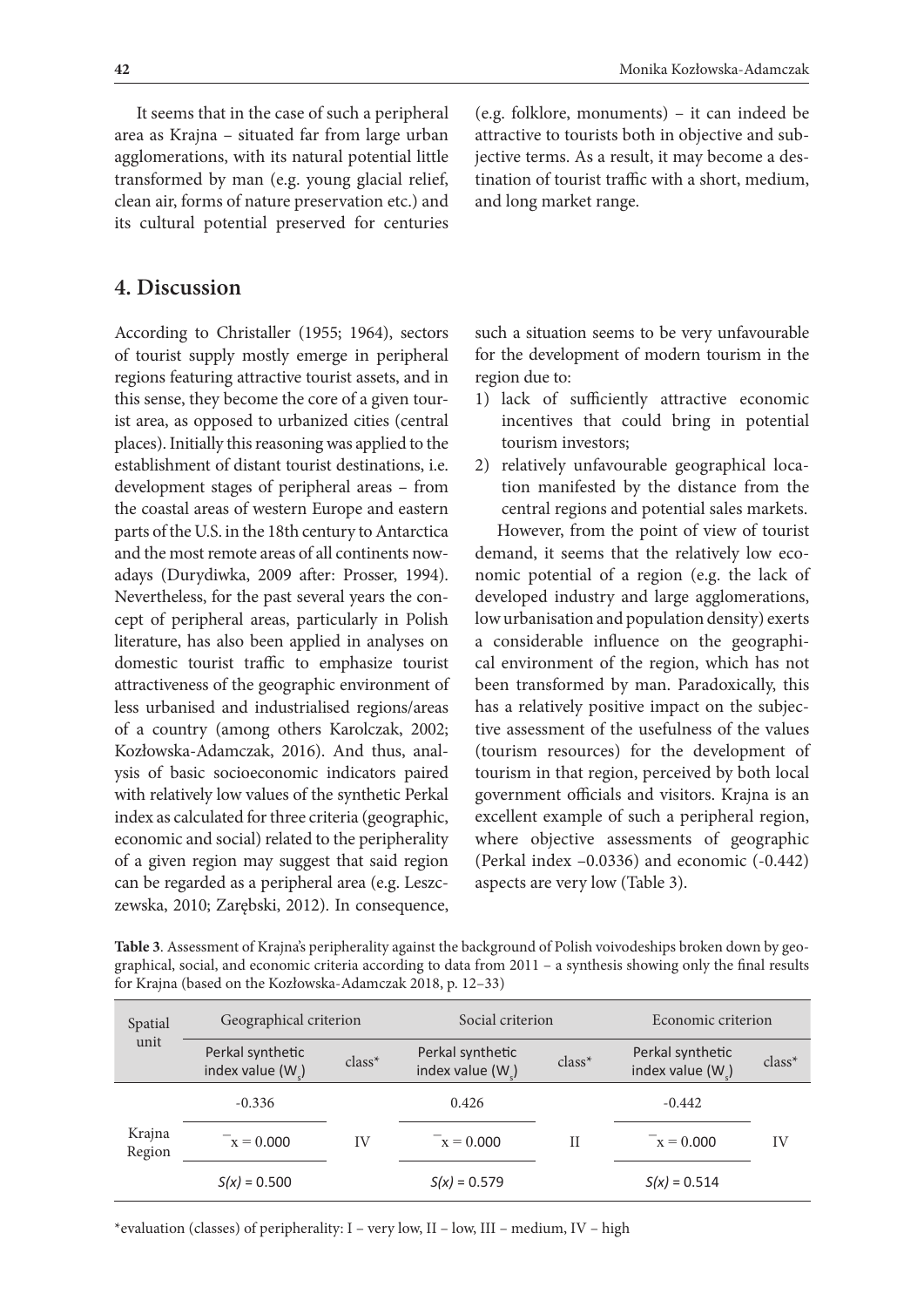The results of this study and previous works (Kozłowska-Adamczak, 2016; 2018) show that while a region may be objectively considered peripheral, this does not necessarily diminish tourist attractiveness of its geographic environment (in general), but may in fact render its assets more appealing in the subjective opinion of tourists and local authorities. The analysis of tourist destinations demonstrates that individuals who visit Krajna for various tourist purposes (leisure, sightseeing, religious and even business and health-related) differ in their subjective perception of the geographical environment of the region, and benefit from it in different ways (Kozłowska-Adamczak, 2019). It seems that in the case of such a peripheral area as Krajna it can indeed be attractive to tourists both in objective and subjective aspects. The subjective aspect of assessment consists in an attempt to determine the social perception level of attractiveness represented by the geographic environment with regard to the development of tourism and recreation in a given area/region. This, in turn, as indicated in the analyses featured in this paper, can be compiled and serve as a new comprehensive research approach, even with the use of a simple bonitation method. Although academic considerations on the assessment of tourist attractiveness of an area (including the geographic environment) in the context of development of tourism and recreation tend to employ an objective approach by means of various more or less complex methods (e.g. Karolczak, 2002; Tomczyk 2005; Jania, 2007; Duda-Seifert, 2015; Majewska et

al., 2016; Kozłowska-Adamczak, 2017), they frequently refrain from comparing these objective results with subjective opinions of tourists and local authorities with regard to said attractiveness. The author believes that the resulting qualitative aspect of assessment complements the overall approach exercised in analysing the attractiveness of a tourist region (particularly in the case of peripheral areas).

Considering the analysis of the attractiveness of the geographical environment of a given region (especially the peripheral area) for the development of tourism and recreation, a complete and synthetic assessment is of utmost importance. In the light of the above, the problem of homogeneous measurement of attractiveness arises, depending on the approach and various research methods used. According to Duda-Seifert (2015, p. 75), more complex measures are used for multidimensional comparative analyses in economic research, for instance for tourist destinations. The measures include the factor analysis method, taxonomic methods, and synthetic measures of development. It should also be mentioned that the condition for their use is the availability of appropriate statistical material, which is not possible for certain architectural objects or any natural value. Following Tomczyk (2005, p. 22–23), such analyses can be performed by means of: quantitative methods – simple methods of space arrangement, e.g. scoring methods; methods with a higher degree of aggregation, such as model methods, factor analysis methods, taxonomic or synthetic measures of development; qualitative methods.

## **5. Conclusions**

Based on the presented results one can conclude that an assessment of attractiveness displayed by the geographical environment of a given region (and peripheral areas in particular) in the context of tourism and recreation should be carried out:

- 1) by means of objective (quantitative) analyses, using various, even the simplest methods and statistical measures (e.g. scoring method and indexation coefficient, Perkal index etc.);
- 2) by supplementing such research with qualitative analyses of the phenomenon (e.g.

questionnaire research) aimed at verifying the public perception of tourist assets within the same region. In this regard, it is crucial to study the subjective opinions of two parallel groups of respondents, i.e. "guests" (tourists) and "hosts" (especially local government officials) of the region, which should be then additionally assessed in an objective way (e.g. score-based method – bonitation evaluation).

The study shows that, in particular, the qualitative aspect of assessment plays a major role in the analyses of region's tourist attrac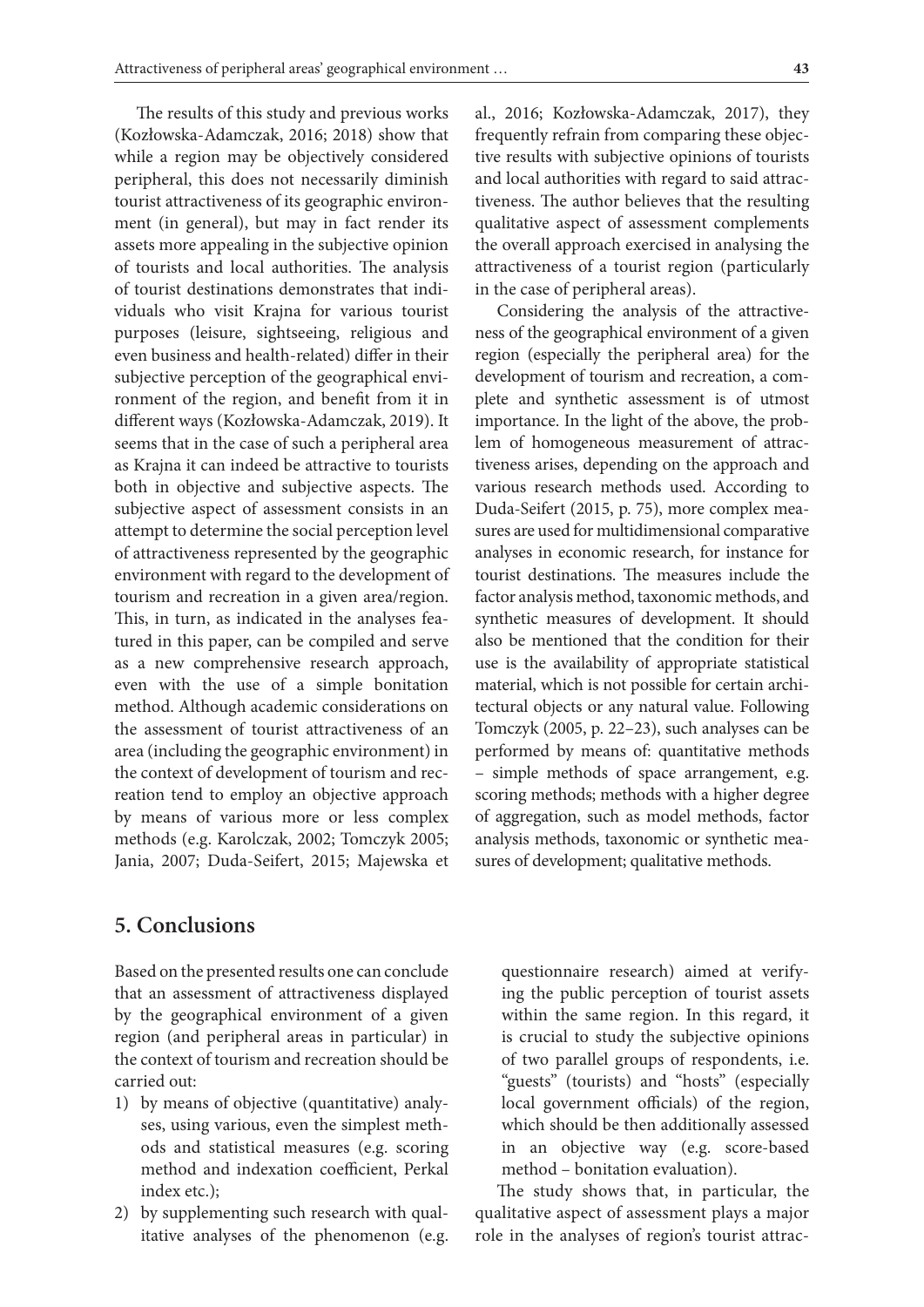tiveness (especially with regard to peripheral regions). Said aspect is related to the determination of social perception on the elements of geographic environment. Thus, it should be examined from the perspective of both "guests" (i.e. visitors) and "hosts", (local government representatives). The results of the

conducted studies have a viable impact on the shaping and development of the region's tourist area. This, in turn, leads to a full (synthetic) measurement and assessment in terms of the attractiveness of the area's geographical environment for the development of tourism and recreation.

# **Acknowledgments**

This research was funded by Project Supporting Maintenance of Research Potential at Kazimierz Wielki University.

## **References**

- Bartkowski T., 1977. Metodyka oceny atrakcyjności terenu dla rekreacji na przykładzie oceny obszarów pojeziernych Polski zachodniej i północnej. Monografie 111, Wydawnictwo Akademii Wychowania Fizycznego w Poznaniu, Poznań [In Polish].
- Christaller W., 1955. Beiträge zu einer Geographie des Fremdenverkehrs. Erdkunde 9(1), 1–20 [In Germany].
- Christaller W., 1964. Some Considerations Of Tourism Location In Europe: The Peripheral Regions-Underdeveloped Countries – Recreation Areas. Regional Science Association, Papers XII, Lund Congress, 95–105.
- Duda-Seifert M., 2015. Criteria of evaluation of tourist attractiveness of architectural monuments based on the literature review. Turystyka Kulturowa 4, 74–87 [In Polish with English summary].
- Durydiwka M., 2009. Tourist movement from centre to peripheries. Prace i Studia Geograficzne 42, 59–71 [In Polish with English summary].
- Fedyk W., Cieplik J., Smolarski T., Gruszka I., 2014. Tourist attractiveness and commercialization of selected tourist facilities in the opinion of a specialist consumer group. Rozprawy Naukowe AWF we Wrocławiu 46, 3–15 [In Polish with English abstract].
- Frankfort-Nachmias Ch., Nachmias D., 2001. Metody badawcze w naukach społecznych.Wydawnictwo Zysk i Spółka, Poznań [In Polish].
- Goerke O., 1918. Der Kreis Flatow. In geographischer, naturkundlicher und geschichtlicher Beziehung dargestellt. Kreisausschuße des Kreises, Flatow [In Germany].
- Jania M., 2007. An Attempt Of Natural Valorization Of The Kłodzko Region Environment For Needs Of Tourism And Recreation. [In:] Rzętała M. (Ed.), Z badań nad wpływem antropopresji na środowisko 8, Wydział Nauk o Ziemi Uniwersytetu Śląskiego, Sosnowiec, 28–41 [In Polish with English summary].
- Karolczak M., 2002. Tourist-Recreational Space in Roztocze. Turyzm 12(1), 5–36. DOI: https://doi. org/10.18778/0867-5856.12.1.01
- Kowalczyk A., 2001. Geografia turyzmu. Wydawnictwo PWN, Warszawa [In Polish].
- Kozłowska-Adamczak M., 2016. The tourist space of Krajna. Ph.D. thesis, Uniwersytet Łódzki [In Polish with English summary].
- Kozłowska-Adamczak M., 2017. Walory turystyczne środowiska geograficznego historycznej Krajny i próba ich oceny. [In:] Kozłowska-Adamczak M., Rurek M. (Eds.), Zrównoważony rozwój Pojezierza Krajeńskiego: wybrane aspekty. Wydawnictwo Uniwersytetu Kazimierza Wielkiego, Bydgoszcz, 79–107 [In Polish].
- Kozłowska-Adamczak M., 2018. Peripheral location and the formation of tourist space Selected methodological aspects as illustrated with the region of Krajna (Poland). [In:] Simos T.E., Kalogiratou Z., Monovasilis T. (Eds.), International Conference of Computational Methods in Sciences and Engineering 2018 (ICCMSE 2018). AIP Conference Proceedings 2040, American Institute of Physics, New York, 120003-1 – 120003-4, DOI: https:// doi.org/10.1063/1.5079179.